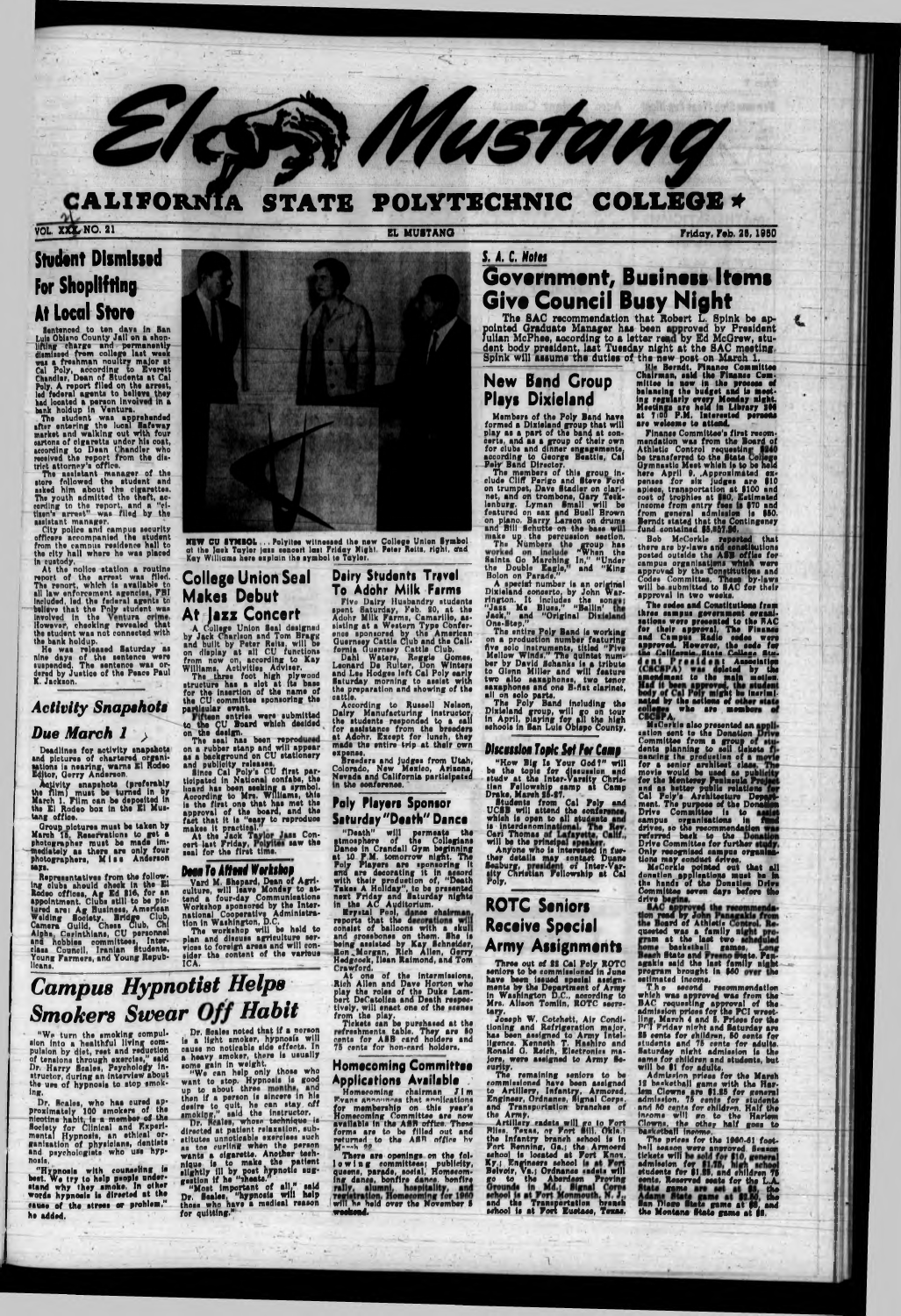Page 2

#### Newman Club Plans Fun Night

**Aero Student Contest** 

All Aeronautical Engineering<br>students have an opportunity to<br>win a functional prize by designing<br>a department decal in a contest<br>sponsored by the student chapter<br>of the Institute of Aeronautical

The most delicious Fried Chicken

Mardy Zegers, president of Cal<br>Poly's Newman Club, announced a<br>"fun night." slated for Monday<br>night. Feb. 99, in the Mission Gym.<br>It will consist of games of volley-<br>ball, basketball, chess, and ping pong.

Sciences. The contest is open only to<br>Aeronautical Engineering majors<br>but they need not be members of<br>the I.A.S. **ENGINEERS** A detailed list of rules is posted<br>on the bulletin board in front of **MATHEMATICIANS** EE 11. The contest closes at 9 A.M. **PHYSICISTS** on March 15. **PhD, MS, BS** Candidates **BARR'S** Our announcement to appear in this paper March 1 and 4 may well affect your future professional career Watch for it! **LITTON INDUSTRIES DRIVE-DI RISTAURANT** Electronic Equipments Division **Barnety Mills, California Della Bitta Dress Shop Dremm - Sportswear** Maternity Wear Plus All Accessories "A One Stop Store" 1127 Garden Sea Luis Obispe 7 Rossons Why It Pays To Trade With McMahan 1. We Carry Our Own 4. Highest Trade-Ins-Accounts. No Finance Company<br>Ever Invelved **Barvion In Our Piret Concern** 3. No Red Tape To Open<br>Your Assount. 6. Free Delivery on Everything<br>You Buy. 7. Our Volume Buying Seves You Money. McMahan Furniture **855 Marsh** 12 3-3053 **Something New! BAR-B-QUE SPARE RIBS** 'CHICKEN SUPREME'

with

#### EL MUSTANG



**CAL POLY CAFE EOCHETY ... Put Owens und Reiph Oppielf are en** their way to the bestail party spensered by the college union outing committee, tonight in Crandall Gym from 9:00 P.M. to midnight. There will be recorded musi who has the best costume.

# **Medical Bookwork Vital** In Poly Health Program

#### by J. B. Grundman

"Records are an important part<br>of maintaining any first-rate medi-<br>and nervice," states Dr. Earl D.<br>Lovett, head of Cal Poly's new<br>Health Center. "They make it possible to follow a particular<br>and know in what area particul

students have special problems."<br>According to Dr. Lovett, since<br>most students live a great distance<br>away from home, this college must<br>take a different attitude to most, and<br>students' health than most, and<br>must divide the h

Because of the fact that students<br>complete health forms before registration, and are given complete<br>physical examinations at the time<br>of admittance, the college has a<br>pretty complete picture of their



**SPAGHETTI** 

with **Tossed Green Salad**  rour off-campus speciality.<br>
"The downtown Auditing Com-<br>
mittee is not connected with the<br>
college in any way, and is very cri-<br>
tical in evaluating our-standards<br>
of procedure and eperation," stat-<br>
ed Dr. Lovett. "If th Even after a student leaves col-<br>lege, his medical record is imper-<br>tant to him.

tant to nim.<br>
"We get at least three or four"<br>
letters a week from graduates<br>
requesting medical histories for<br>
employment purposes, or insurance<br>
reasons. Occasionally we get in-<br>
quiries from other hospitals or doequiries from other hospitals or doe-<br>tors about medical problems stu-<br>dents formerly had. Information<br>or materials such as X-rays<br>exchanged in this manner are of<br>real value both to the patient and<br>the physician," Dr. Lovet

health conditions and histories. This means contained and nuclear and the distribution of the where they stand in reference to various student problems and previous treatments.

vious treatments.<br>
"However, even if a student is<br>
in the Health Center with only the<br>
flu, his provious medical history is<br>
checked, and new records are com-<br>
plied in connection with the physical<br>
camination, findings, d

property in the same manner as if<br>he were admitted to a General<br>Hospital. This medical workup in-<br>cludes chest X-rays, urinalysis, and<br>blood tests.

In order to maintain the high record standards required in the medical profession, all reports and records are viewed by a group of four off-campus specialists.

#### Friday, Feb. 26, 1980

### **Poly Player Production** Uses Love, Death

USES LOVE, UGATh<br>
What would be the consequence<br>
if death suspended all activities<br>
for three days? What would hap-<br>
pen if nothing died? Is death on-<br>
papel of feeling mortal desire?<br>
Playwright Alberto Gassila, author<br>
o

concent of Death suspending all<br>activities for three days during all<br>which period he fails in low<br>with a beautiful girl, and through<br>her realizes why mortals fear him.<br>The mood of this play is stab-<br>lished with remarkable

#### Modern Art, Discussion Took

**Frower of Art, Braxisoner representation**<br>
Jackson Pollock, a modern artist,<br>
will be the feature of a double<br>
bill at Books at High Noon, next<br>
Tuesday in Lib. 118.<br>
A new Pollock blography will<br>
be reviewed by R.L. Grav

Architectural Engineering Depart-<br>ment and a movie of the artist at<br>work will be shown.<br>This will be the last meeting of<br>the Winter Quarter. The next<br>meeting will be on March 29.

# **El Mustang**

California Siato Polytonhale College

|                           | (Sen Luis Jousse Jenpu) |               |       |
|---------------------------|-------------------------|---------------|-------|
| ditor-in-Chief            | <b>Gale Install</b>     |               |       |
| <b>Venday Fieltor</b>     | 50119111100110001100    | <b>Phythe</b> |       |
| riday Kulter              | <b>MINIMUM JORA</b>     |               |       |
| narta                     | 1111010110310001100     |               |       |
|                           |                         |               |       |
| miness Manager  I.aNu     |                         |               |       |
| dvertising Manager        |                         |               | توردا |
| <b>Treatution Manager</b> |                         |               |       |
| Poblished twice-weekly    |                         |               |       |
| ar school year            |                         |               |       |
| ا ھ<br>ion ported         |                         |               |       |
|                           |                         |               |       |

the structure of the structure of the structure of the structure of the structure of the structure of the structure of the structure of the structure of the structure of the structure of the structure of the structure of t



#### SENIORS-Enlargements & Copies

for your Senior Project and

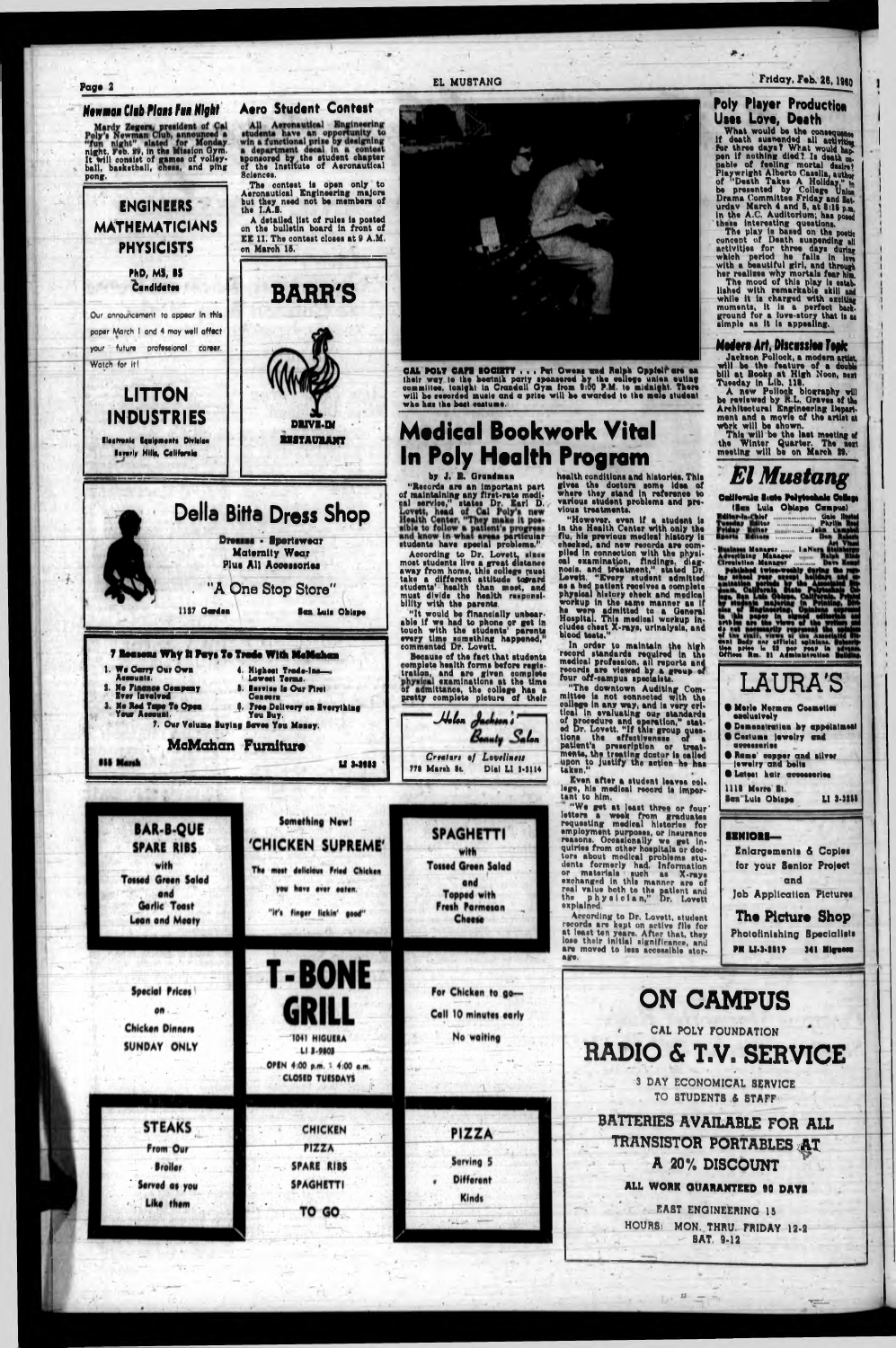**Friday, Feb. 26, 1960 EL MUSTANG** 

**Mustangs in Spoiler Role For CCAA League Finale**

**Page I**

With one of the tightest finishes<br>ing up tonight and tomorrow night,<br>the Cal Poly Mustangs, though 'AA basketball history coming up tonight nnd tomorrow night, the Cal Poly Mustangs, though holding no cnance for championship honors, figure as number one villains along with Bax Etliot'e Los Angelas State Diablos to dstsrmina the ultimate winner of

the 1960 season.<br>Though the Santa Barbara Though the Santa Barbara Qauchos are currently leading the six team race with a 7-1 league record, Fresno State's Bulldogs claim a 0-8 mark. The Qauchos and Bulldogs meet tonight In Santa Barbara's Robertson Gymnasium in what could prove to be the game of the year.

Adding to the spectacular finish<br>the fact that the Buildogs meet **Is** the fact that the Bulldogs meet the Mustange here tomorrow night for both squad#' longue finale. 8hould Fresno knock over Santa Barbara tonight, thus deadlifeking them with the (isurhos, they rnuet by a determined bunch of Musget by a determined bunch of mus-<br>tangs here tomorrow night at i p.m

**Mural Shootari Raady**

Family night will be in effect a**nd tamorrow,<br>In whereby an**<br>(kids and all) will be admitted to the game<br>for ONE \$1.25 general admis-<br>sion price. Cal l'oly students featuring a plan whereby an<br>entire family (kids and all) family (hide and all) featuring a **family (hide** will be admitted to the game for ONE \$1.15 general admiawith cards, as per usual, be admitted free. will



Ed Jorgoneon'e Mustangs discovered last week that all the breaks do not necessarily go to the opponents all the time, when a fut starting Ban Diego State ■quad romped for IS fast point\* while the Muetenge were etlll looking for tharight basket last week. The Mustange came back from the II paint deficit to win 61-64 In what Jorgenaan called "a tremendous team effort."

Tonight's I P.M. tilt with Long Besch, **though** perhaps not as important to tha league outcome, ahould present plenty of notion too. Bad news came to Bill Patterson's crew thin week, when aix 49'ara dropped from the squad because of academic problems.



## **FREE Check Cashing Ser**

![](_page_2_Figure_12.jpeg)